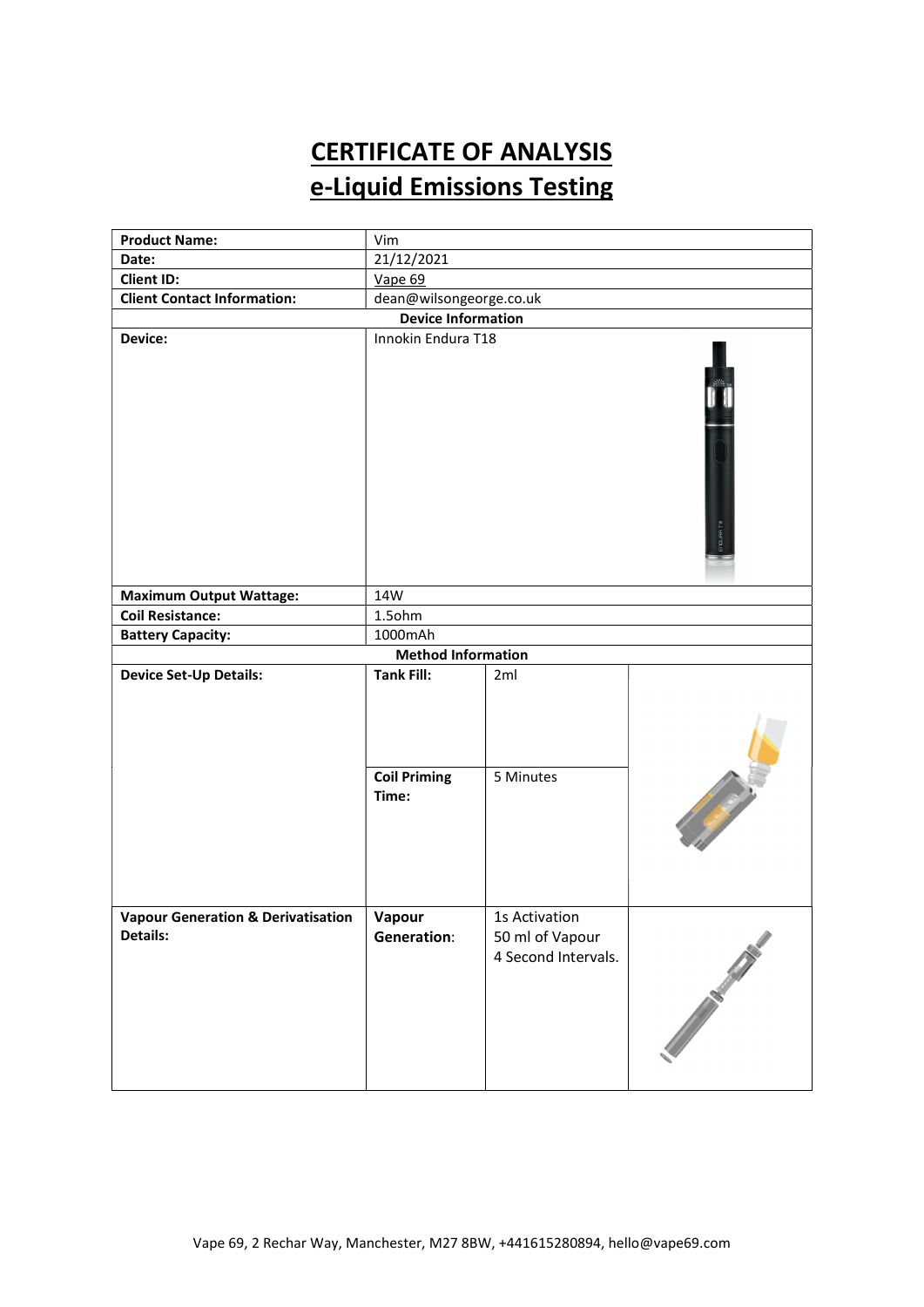|                            | Derivatization:          | 2 Minute release<br>into DNPH<br>cartridge.          |  |
|----------------------------|--------------------------|------------------------------------------------------|--|
| <b>Analytical Details:</b> | Mobile Phase:            | 3ml                                                  |  |
|                            | Analytical<br>Equipment: | 2ml HPLC Vial<br>Agilent 12260<br><b>HPLC System</b> |  |

## 2.0 Results:





\*When compared to the carbonyl emission results from three leading cigarette brands, tested in an independent, certified laboratory.